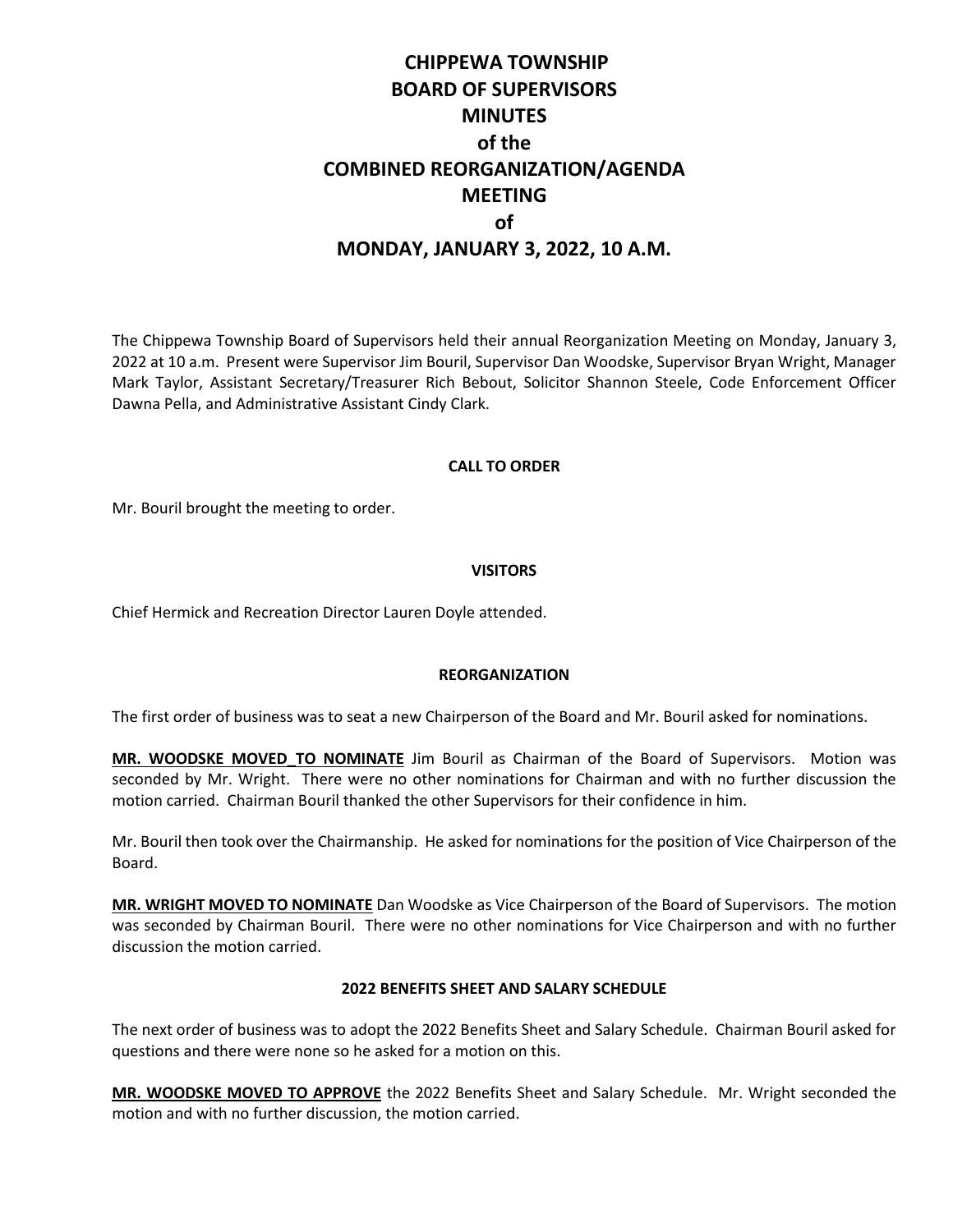#### **REORGANIZATION (CONTINUED)**

Chairman Bouril said that several changes have been made to the list of Township positions, liaisons, etc. He said that he would read down the list and would take any questions regarding these.

Manager – Mark Taylor Police Chief – Eric Hermick Solicitor – Shannon Steele Engineer – Michael Baker, KLH Engineers Code Enforcement Officer – Dawna Pella Zoning Officer – Mark Taylor Assistant Zoning Officer – Dawna Pella Fire Chief – Dave Syka Treasurer – Beth Popik Assistant Treasurer – Mark Taylor/Rich Bebout Secretary – Mark Taylor Assistant Secretary – Rich Bebout Receptionist/Recording Secretary – Cindy Clark Receptionist/Recording Secretary – Casey Arbogast Wage Tax Collector – Berkheimer Delinquent Real Estate Tax Collector-Linda Rawding Deputy Real Estate & Delinquent Real Estate Tax Collector – Robin Huston Chief Administrative Officer of Police Pension Plan – Township Manager Chief Administrative Officer of Non-uniform Pension Plan – Township Manager Auditor – Mark C. Turnley Sewage Enforcement Officer – AG-Squared/Groves Depository – WesBanco/First National Vacancy Board - Don Olayer

**MR. WOODSKE MOVED TO APPOINT** the names listed above to the respective positions. Mr. Wright seconded the motion, and with no further discussion, the motion carried.

Chairman Bouril then continued on with the list of liaisons, representatives, and delegates. Police Liaison – Bryan Wright Fire Liaison – Jim Bouril Public Works Liaison – Dan Woodske Shade Tree Commission Liaison – Bryan Wright Recreation Board Liaison – Bryan Wright Sahli Preserve Advisory Board Liaison – Jim Bouril Administration Chairman – Dan Woodske Airport Representative – Bryan Wright Water Authority Representative – Dan Woodske Sewer Authority Representative – Jim Bouril Council of Governments (COG) Representative – Dan Woodske Council of Governments (COG) Alternate – Jim Bouril Planning Commission Liaison – Bryan Wright Zoning Board Liaison – Jim Bouril State Convention Delegate – Dan Woodske State Convention Alternate Delegate – Jim Bouril

**MR. WOODSKE MOVED TO APPROVE** the above list of liaisons, representatives, and delegates. Mr. Wright seconded the motion and with no further discussion the motion carried.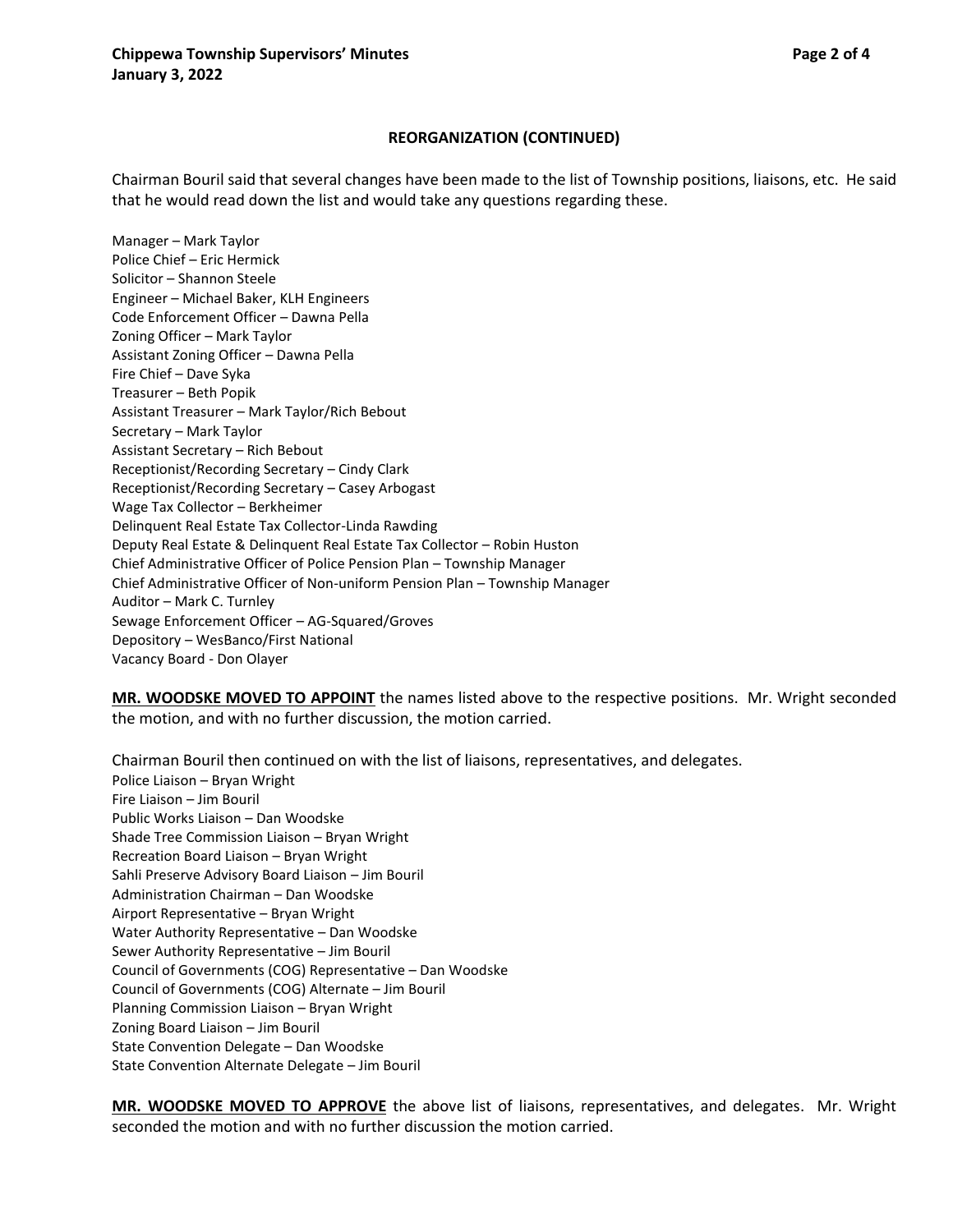# **REORGANIZATION (CONTINUED)**

Chairman Bouril asked if the days and times of the Board of Supervisors' meetings should remain the same as in 2021. The Agenda Meetings were held on the second Wednesday of the month at 10 a.m. The Regular Meetings were held on the third Wednesday of the month at 6:30 p.m. Work Sessions were held as needed.

**MR. WRIGHT MOVED TO CONTINUE** to hold the meetings of the Board of Supervisors on the same days and times as in 2021. Mr. Woodske seconded the motion and with no further discussion, the motion carried.

# **RESOLUTIONS**

Chairman Bouril then presented in a group, the following seven resolutions for adoption. He read a synopsis of each resolution and asked for questions. There were none.

**RESOLUTION NO. 2022-1: A RESOLUTION OF THE TOWNSHIP OF CHIPPEWA RELATIVE TO THE ESTABLISHMENT AND MAINTENANCE OF EMPLOYEES' PENSION, ANNUITY, INSURANCE, AND BENEFIT FUND OR FUNDS, TO AMEND CERTAIN PROVISIONS OF THE PENSION PLAN OR PROGRAM APPLICABLE TO THE POLICE EMPLOYEES OF SAID TOWNSHIP.**

**RESOLUTION NO. 2022-2: WHEREAS, SECTION 7503 OF THE PENNSYLVANIA EMERGENCY MANAGEMENT SERVICES CODE, 35 PA C.S. SECTION 1702. ET. SEQ. MANDATES THAT CHIPPEWA TOWNSHIP PREPARE, MAINTAIN AND KEEP CURRENT AN EMERGENCY OPERATIONS PLAN FOR THE PREVENTION AND MINIMIZATION OF INJURY AND DAMAGE CAUSED BY A MAJOR EMERGENCY OR DISASTER WITHIN THIS TOWNSHIP; NOW THEREFORE, WE THE UNDERSIGNED SUPERVISORS OF CHIPPEWA TOWNSHIP DO HEREBY APPROVE, ADOPT AND PLACE INTO IMMEDIATE EFFECT THE EMERGENCY OPERATIONS PLAN OF CHIPPEWA TOWNSHIP. THIS PLAN SHALL BE REVIEWED ON AN ANNUAL BASIS TO MAKE CERTAIN THAT IT CONFORMS WITH THE REQUIREMENTS OF THE BEAVER COUNTY EMERGENCY OPERATIONS PLAN.**

**PROMULGATION: THIS PLAN SUPERSEDES PREVIOUS CHIPPEWA TOWNSHIP PLANS DEVELOPED FOR RESPONSE TO A MAJOR EMERGENCY OR DISASTER. THIS PLAN WAS ADOPTED BY THE BOARD OF SUPERVISORS UNDER RESOLUTION NO. 2022-2 DATED JANUARY 3, 2022.**

**RESOLUTION NO. 2022-3: A RESOLUTION OF THE TOWNSHIP OF CHIPPEWA AUTHORIZING CHIPPEWA TOWNSHIP TO PARTICIPATE IN THE LOCAL PIGGYBACK PURCHASING PROGRAM AND AUTHORIZING THE TOWNSHIP MANAGER TO EXECUTE ANY CONTRACTS OR AGREEMENTS AUTHORIZED BY THE BOARD OF SUPERVISORS FOR CHIPPEWA TOWNSHIP.**

**RESOLUTION NO. 2022-4: A RESOLUTION OF THE TOWNSHIP OF CHIPPEWA AUTHORIZING CHIPPEWA TOWNSHIP TO PARTICIPATE IN THE BEAVER COUNTY REGIONAL COUNCIL OF GOVERNMENTS JOINT BIDDING AND THE TOWNSHIP MANAGER TO EXECUTE ANY NECESSARY CONTRACTS, AND/OR OTHER ITEMS NECESSARY TO PARTICIPATE.**

**RESOLUTION NO. 2022-5: A RESOLUTION OF THE BOARD OF SUPERVISORS IN AND FOR THE TOWNSHIP OF CHIPPEWA, BEAVER COUNTY, COMMONWEALTH OF PENNSYLVANIA ADOPTING CERTAIN FEES FOR SERVICES PROVIDED BY THE TOWNSHIP.**

**RESOLUTION NO. 2022-6: ENTITY AUTHORIZATION (FIRST NATIONAL BANK)**

# **RESOLUTION NO. 2022-7: RESOLUTION OF CORPORATIONS, PARTNERSHIPS & LLCS (WESBANCO)**

**MR. WOODSKE MOVED TO ADOPT** the above seven resolutions. Motion was seconded by Mr. Wright, and with no further discussion the motion carried.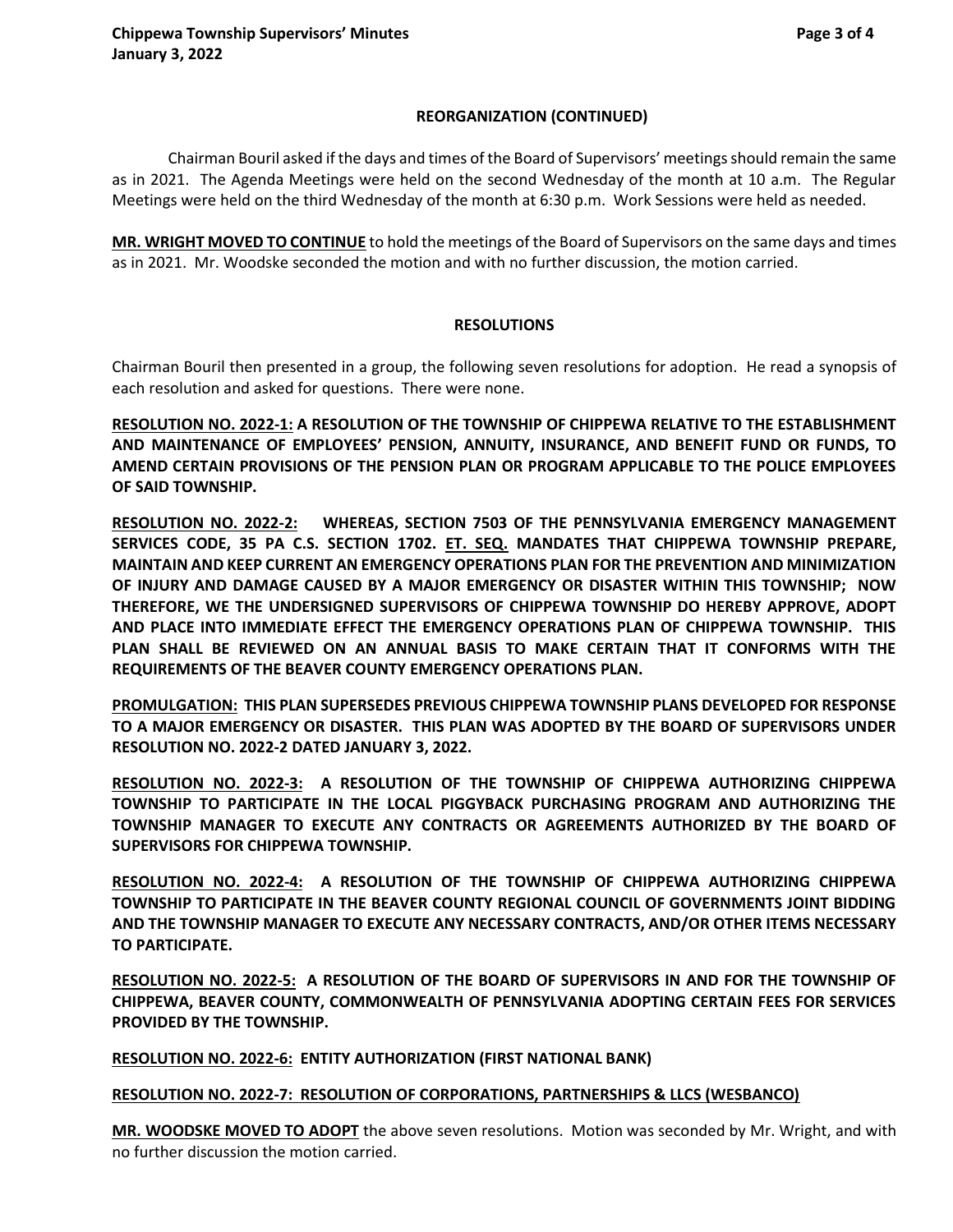#### **BOARD APPOINTMENTS**

Chairman Bouril announced the names of those on Township boards or commissions whose terms are expiring.

The 3-year term of Ron Olson on the Zoning Hearing Board expired on December  $31^{st}$ , 2021

**MR. WOODSKE MOVED TO REAPPOINT** Ron Olson to the Zoning Hearing Board. Mr. Wright seconded the motion, and with no further discussion, the motion carried.

The 5-year term of Robert C. Berchtold on the Sanitary Authority expires on January 3<sup>rd</sup>, 2022.

**MR. WOODSKE MOVED TO APPOINT** Jim Bouril to the Sanitary Authority. Mr. Wright seconded the motion and with no further discussion, the motion carried.

#### **MANAGER'S AGENDA ITEMS**

Manager Taylor said that the Supervisors' Agenda Meeting this month is scheduled for January 12<sup>th</sup>. He said that he has no items that need to be addressed on the  $12<sup>th</sup>$ , so if there is no opposition from the Supervisors, the Agenda Meeting will be cancelled this month and the next meeting will be the Regular Meeting on January 19<sup>th</sup>. He added that he will schedule a hearing for the conditional use for the home day care business at 6 p.m. on the 19th.

# **MISCELLANEOUS ITEMS**

Chairman Bouril asked if the Police Chief or Recreation Director wished to give a report since there will not be an Agenda Meeting this month. They had nothing to report at this time.

Chairman Bouril then welcomed the new Solicitor, Shannon Steele, to the Township.

# **ADJOURNMENT**

With nothing further to come before the Board, Chairman Bouril adjourned the Reorganization Meeting at 10:10 a.m.

# **MEETING SCHEDULE**

The Regular Meeting this month is scheduled for 6:30 p.m. on January 19<sup>th</sup>. There will be no Agenda Meeting in January.

\_\_\_\_\_\_\_\_\_\_\_\_\_\_\_\_\_\_\_\_\_\_\_\_\_\_\_\_\_\_\_\_\_ \_\_\_\_\_\_\_\_\_\_\_\_\_\_\_\_\_\_\_\_\_\_\_\_\_\_\_\_\_\_\_\_\_\_\_\_\_

Secretary **Chairman**